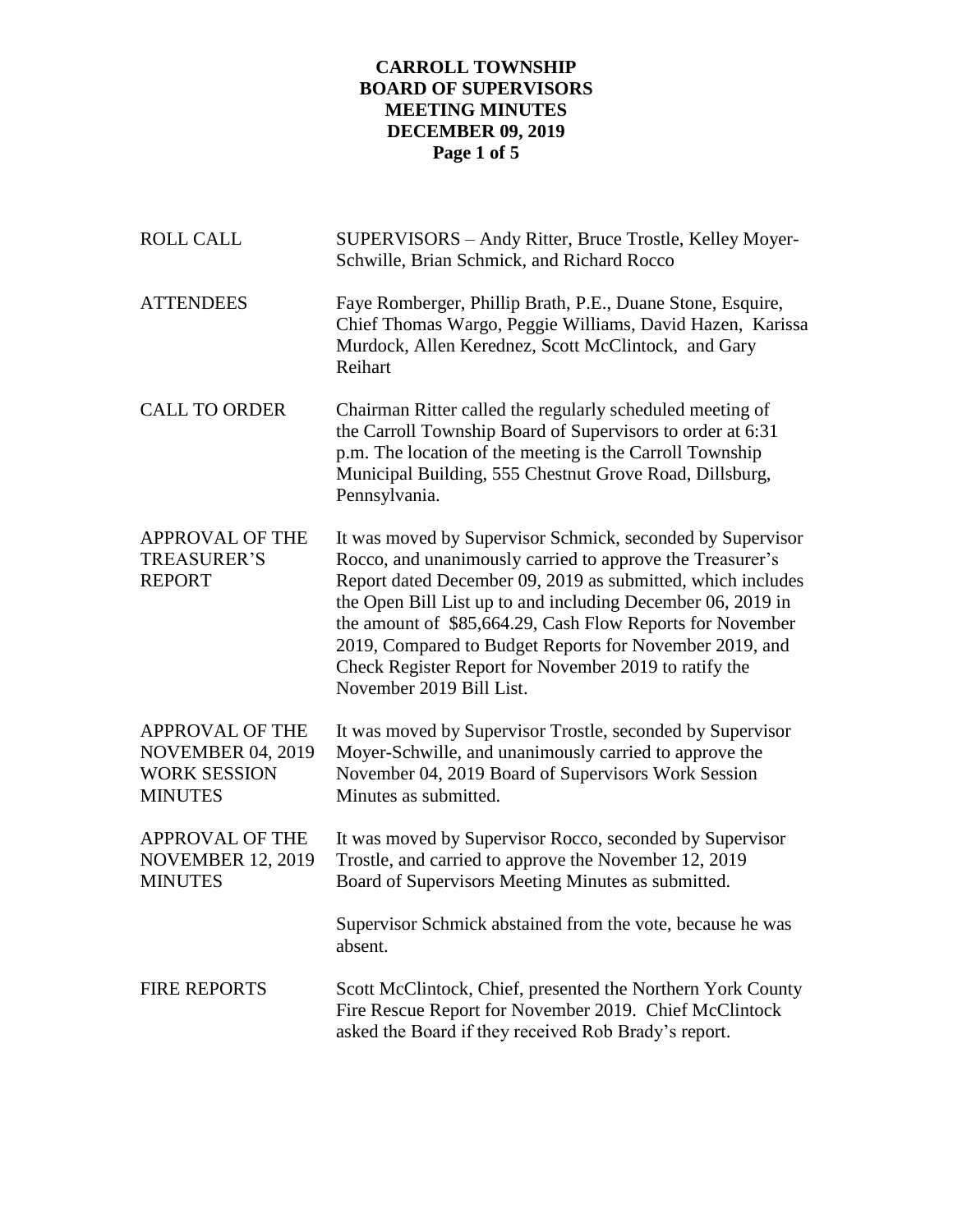# **CARROLL TOWNSHIP BOARD OF SUPERVISORS MEETING MINUTES DECEMBER 09, 2019 Page 2 of 5**

| <b>REPAIRS TO</b><br>TRUCK 15<br><b>NYCFR</b>                                                              | It was moved by Supervisor Schmick, seconded by Supervisor<br>Moyer-Schwille, and carried to issue a check in the amount of<br>\$7,500.00 to Northern York County Fire Rescue to be used<br>towards the major mechanical issues on Truck 15.                                                                                                                                                           |
|------------------------------------------------------------------------------------------------------------|--------------------------------------------------------------------------------------------------------------------------------------------------------------------------------------------------------------------------------------------------------------------------------------------------------------------------------------------------------------------------------------------------------|
|                                                                                                            | Supervisor Trostle voted no.                                                                                                                                                                                                                                                                                                                                                                           |
| PUBLIC COMMENT                                                                                             | Chairman Ritter asked for public comment. There were no<br>public comments.                                                                                                                                                                                                                                                                                                                            |
| <b>CONSTRUCTION</b><br><b>SURETY AND</b><br><b>ESCROW 10%</b><br><b>INCREASE FOR</b><br>2019 & 2020        | It was moved by Supervisor Schmick, seconded by Supervisor<br>Trostle, and unanimously carried to authorize the Township<br>Engineer in accordance with Carroll Township Subdivision and<br>Land Development Ordinance, Section 1302.C to require a<br>10% increase in Financial Security for the following<br>Developments for 2019 $& 2020$ as per Phillip Brath's letter<br>dated December 5, 2019: |
|                                                                                                            | 1. Chadwick Meadows, Phase 2 from \$8,904.50 to \$9,794.95<br>2. Carroll Village, Phase 1A from \$120,654.96 to<br>\$132,720.46<br>3. Logan Meadows, Phase 1 from \$438,051.23 to \$481,856.35<br>4. Logan Meadows, Phase 3 from \$1,032,758.10 to<br>\$1,136,033.91<br>Stonebridge Crossing, Phase 1 from \$439,000.12 to<br>5.<br>\$482,900.13                                                       |
| <b>UPDATE ON</b><br><b>MAPLE STREET</b><br><b>SEWER EXTENSION</b>                                          | Dillsburg Area Authority (DAA) did submit an Agreement<br>between DAA and Carroll Township. The Township<br>Engineer, Phillip Brath and Township Solicitor, Duane Stone<br>has several questions concerning the Agreement. They are<br>going to schedule a meeting with DAA to discuss these issues.                                                                                                   |
| <b>JANUARY WORK</b><br><b>SESSION TO</b><br><b>FOLLOW THE</b><br>$RE-$<br>ORGANIZATIONAL<br><b>MEETING</b> | It was moved by Supervisor Moyer-Schwille, seconded by<br>Supervisor Schmick, and unanimously carried to hold a Board<br>Supervisors Work Session on January 6, 2020 to follow the Re-<br>Organizational meeting.                                                                                                                                                                                      |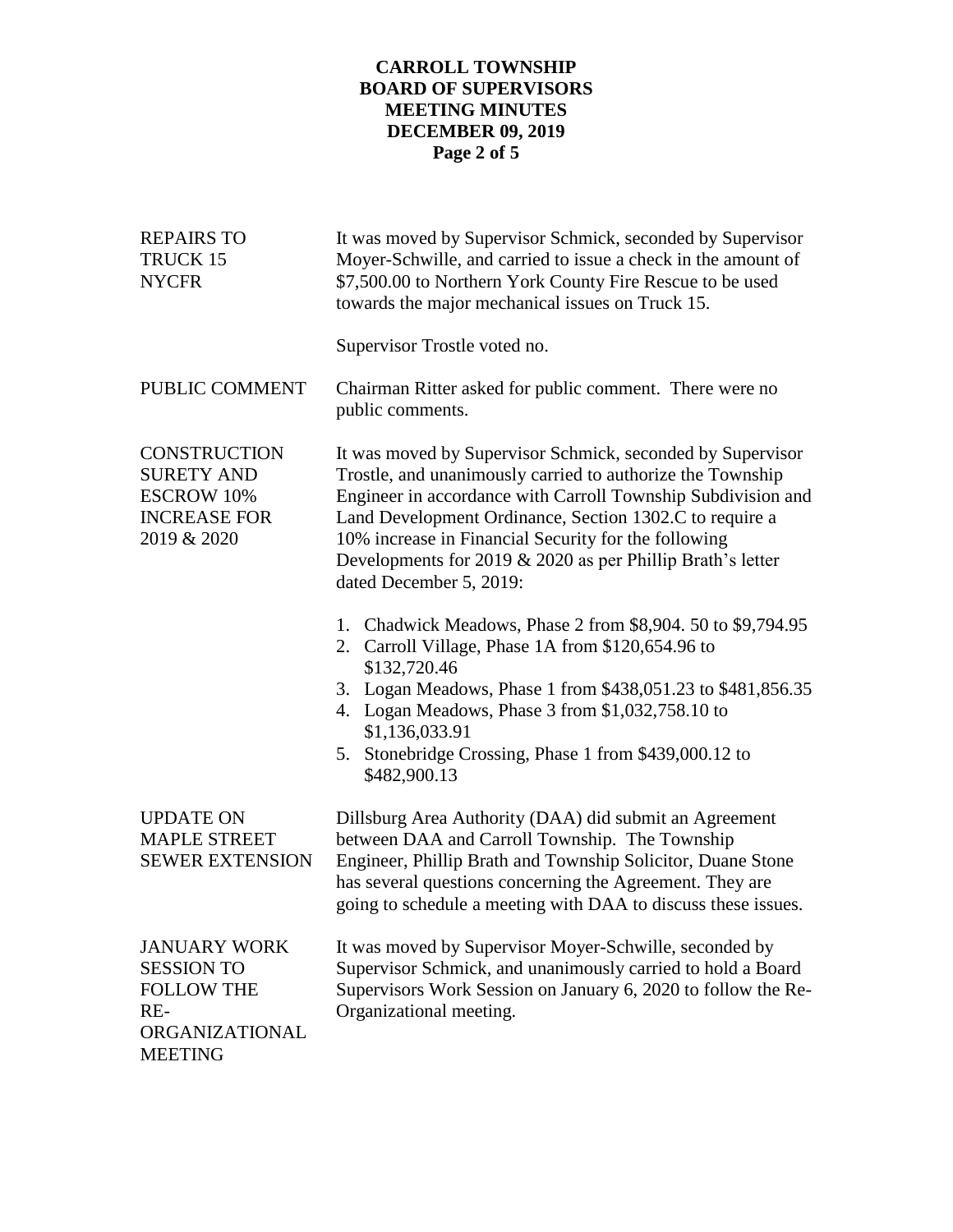## **CARROLL TOWNSHIP BOARD OF SUPERVISORS MEETING MINUTES DECEMBER 09, 2019 Page 3 of 5**

| <b>TRAFFIC STUDY</b><br>FOR THE LEFT<br><b>TURN ARROWS</b><br><b>AT THE</b><br><b>INTERSECTION OF</b><br><b>U.S. RT. 15 AND</b><br><b>MOUNTAIN ROAD</b><br>& HARRISBURG ST. | It was moved by Supervisor Moyer-Schwille, seconded by<br>Supervisor Rocco, and unanimously carried to authorize Grove<br>Miller Engineering, Inc. to submit the Left Turn Phase<br>Evaluation Study to PennDOT to see if they would amend the<br>existing Traffic Signal Permit to include left turn arrows at the<br>intersection of U.S. Route 15 and Mountain Road/ Harrisburg<br>Street.     |
|-----------------------------------------------------------------------------------------------------------------------------------------------------------------------------|---------------------------------------------------------------------------------------------------------------------------------------------------------------------------------------------------------------------------------------------------------------------------------------------------------------------------------------------------------------------------------------------------|
| PETRONE PROPERTY<br>FOR RECREATION<br><b>MAKE FORMAL</b><br><b>OFFER</b>                                                                                                    | It was moved by Chairman Ritter, seconded by Supervisor<br>Trostle, and unanimously carried to authorize Township<br>Solicitor, Duane Stone, to make a formal offer on behalf of<br>Carroll Township to Roger and Mary Petrone for their property<br>off Chestnut Grove Road approximately 20 acres to be used for<br>recreation.                                                                 |
| <b>RESOLUTION</b><br>2019-15<br><b>RELOCATION OF</b><br>ROUTE <sub>74</sub><br><b>CONCEPT</b>                                                                               | It was moved by Supervisor Moyer-Schwille, seconded by<br>Supervisor Trostle, and unanimously carried to adopt<br>Resolution Number 2019-15 – A Resolution of the Board of<br>Supervisors of Carroll Township, York County, Pennsylvania<br>to accept the concept of the relocation of Route 74 to the Golf<br>Course Road and /or Glenwood Road Area.                                            |
| <b>RESOLUTION</b><br>2020-01<br><b>ADOPTING THE</b><br>2020 BUDGET                                                                                                          | It was moved by Supervisor Schmick, seconded by Supervisor<br>Trostle, and unanimously carried to adopt Resolution Number<br>2020-01- A Resolution of the Board of Supervisors of Carroll<br>Township, York County, Pennsylvania, approving the 2020<br>Budget as proposed showing anticipated expenditures, receipts<br>and setting the 2020 Tax Levy at 2.62 mills.                             |
| <b>PROPOSED</b><br><b>RESOLUTION</b><br>2020-05<br><b>APPOINT CERTIFIED</b><br>PUBLIC ACCONTANT                                                                             | It was moved by Supervisor Trostle seconded by Supervisor,<br>Rocco and unanimously carried to authorize the Township<br>Staff to advertise Resolution 2020-05 - Appointing a Certified<br>Public Accountant to make an examination of all of the<br>accounts of Carroll Township for the Fiscal year 2019 for<br>TO AUDIT THE BOOKS action at the January 13, 2020 Board of Supervisors meeting. |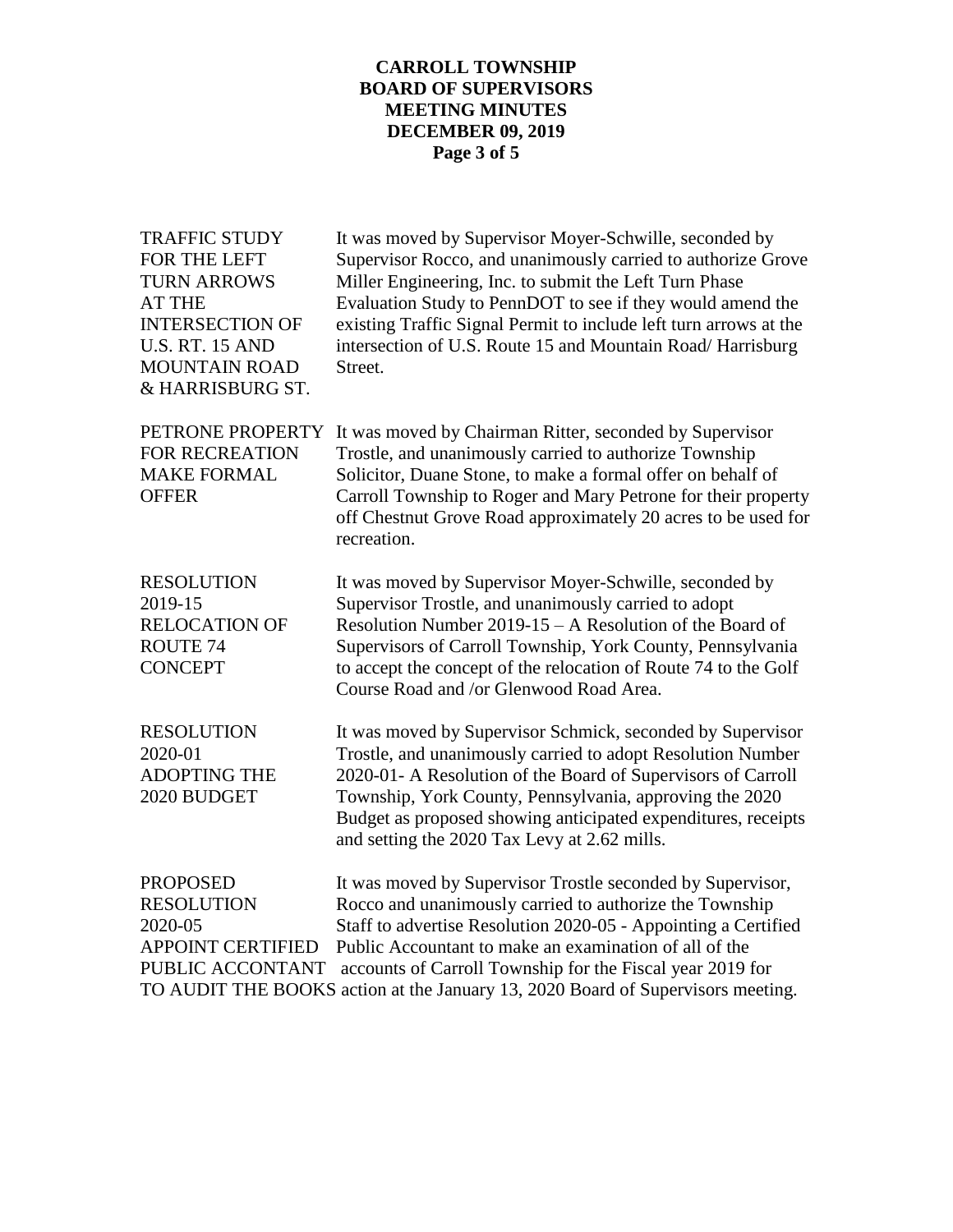#### **CARROLL TOWNSHIP BOARD OF SUPERVISORS MEETING MINUTES DECEMBER 09, 2019 Page 4 of 5**

CLOSED DATES

SET MEETING It was moved by Supervisor Trostle, seconded by Supervisor DATES, TIME Rocco, and unanimously carried to set the meeting AND OFFICE dates, and time for 2020 as follows:

FOR 2020 The office hours will be Monday through Friday from 8:30 a.m. to 4:30 p.m.

> The Board of Supervisors will meet at the Carroll Township Municipal Building at 555 Chestnut Grove Road, the second Monday of each month at 6:30 p.m. The following are the meeting dates for 2020: January 06 (Re-organizational meeting) January 13, February 10, March 09, April 13, May 11, June 08, July 13, August 10, September 14, October 12, November 09, and December 14

> The Board of Supervisors will be holding Work Sessions the first Monday of every month starting in January at 6:30 p.m. The following are the Work Session meeting dates for 2020: January 06, February 03, March 02, April 06, May 04, June 01, July 06, August 03, September 08 (Tuesday due to Labor Day), October 05, November 02 and December 07.

Set the Municipal Office Closed dates for 2020

The Township Municipal Office will be closed on the following Holidays in 2020: New Year's Day – January 01, President's Day – February 17, Good Friday – April 10, Memorial Day – May 25, Independence Day – July 3, Labor Day – September 07, Veteran's Day – November 11, Thanksgiving Day – November 26, Friday after Thanksgiving – November 27, Christmas Eve – December 24, Christmas Day – December 25 and New Year's Eve – December 31.